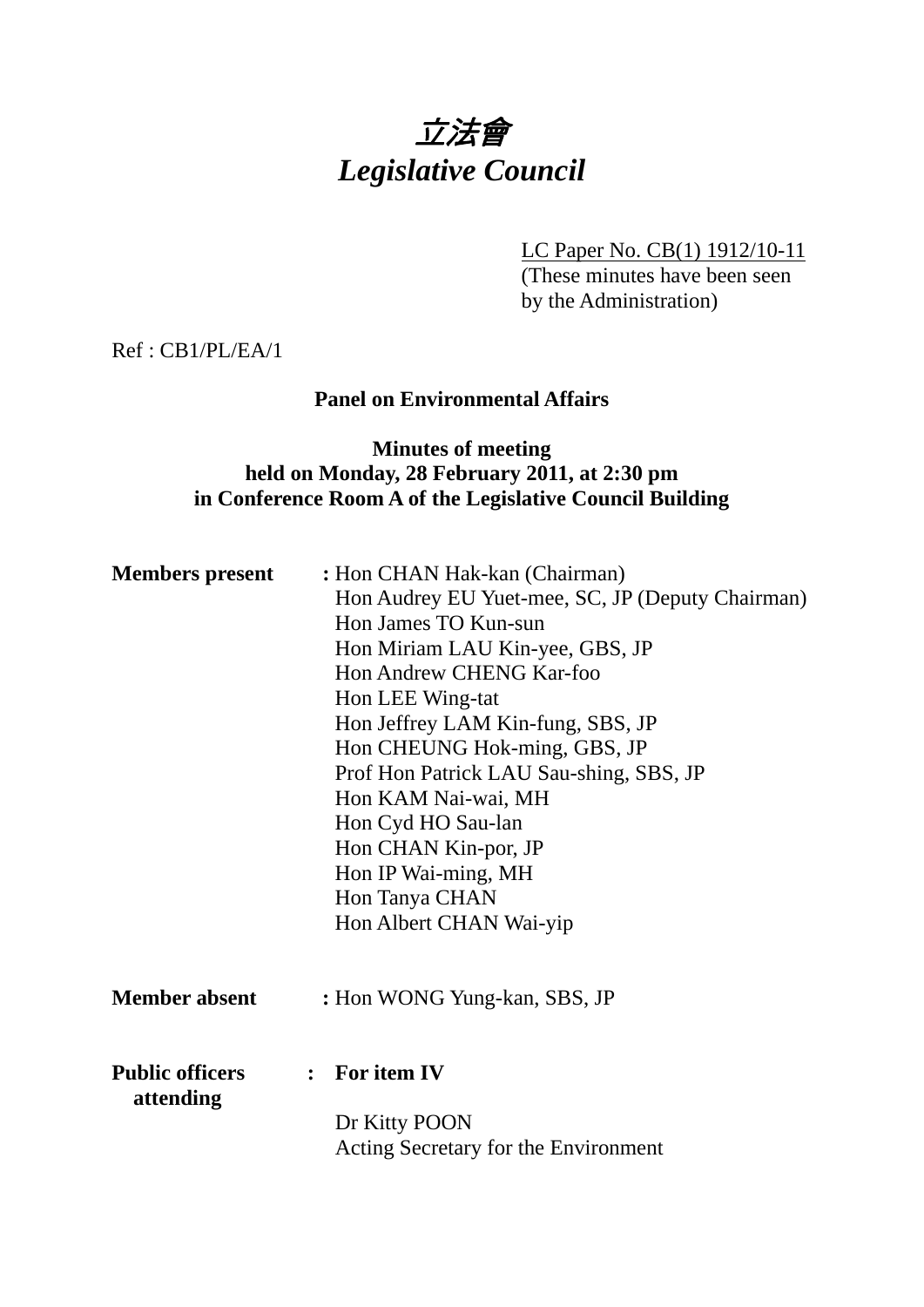Mr Sam WONG Acting Assistant Director (Environmental Assessment) Environmental Protection Department

Mr Maurice YEUNG Principal Environmental Protection Officer (Assessment and Noise) Environmental Protection Department

Mr TAO Kei-hung Chief Engineer 2 / Major Works Highways Department

#### **For item V**

Dr Kitty POON Acting Secretary for the Environment

Dr YEUNG Hung-yiu Acting Assistant Director (Water Policy) Environmental Protection Department

Mr CHAN Kin-kwong Assistant Director (Projects and Development) Drainage Services Department

Mr IP Wing-cheung Chief Engineer (Project Management) Drainage Services Department

Mr LAI Cheuk-ho Chief Engineer (Sewerage Projects) Drainage Services Department

Mr TAI Wai-man Chief Engineer (Consultants Management) Drainage Services Department

#### **For item VI**

Dr Kitty POON Acting Secretary for the Environment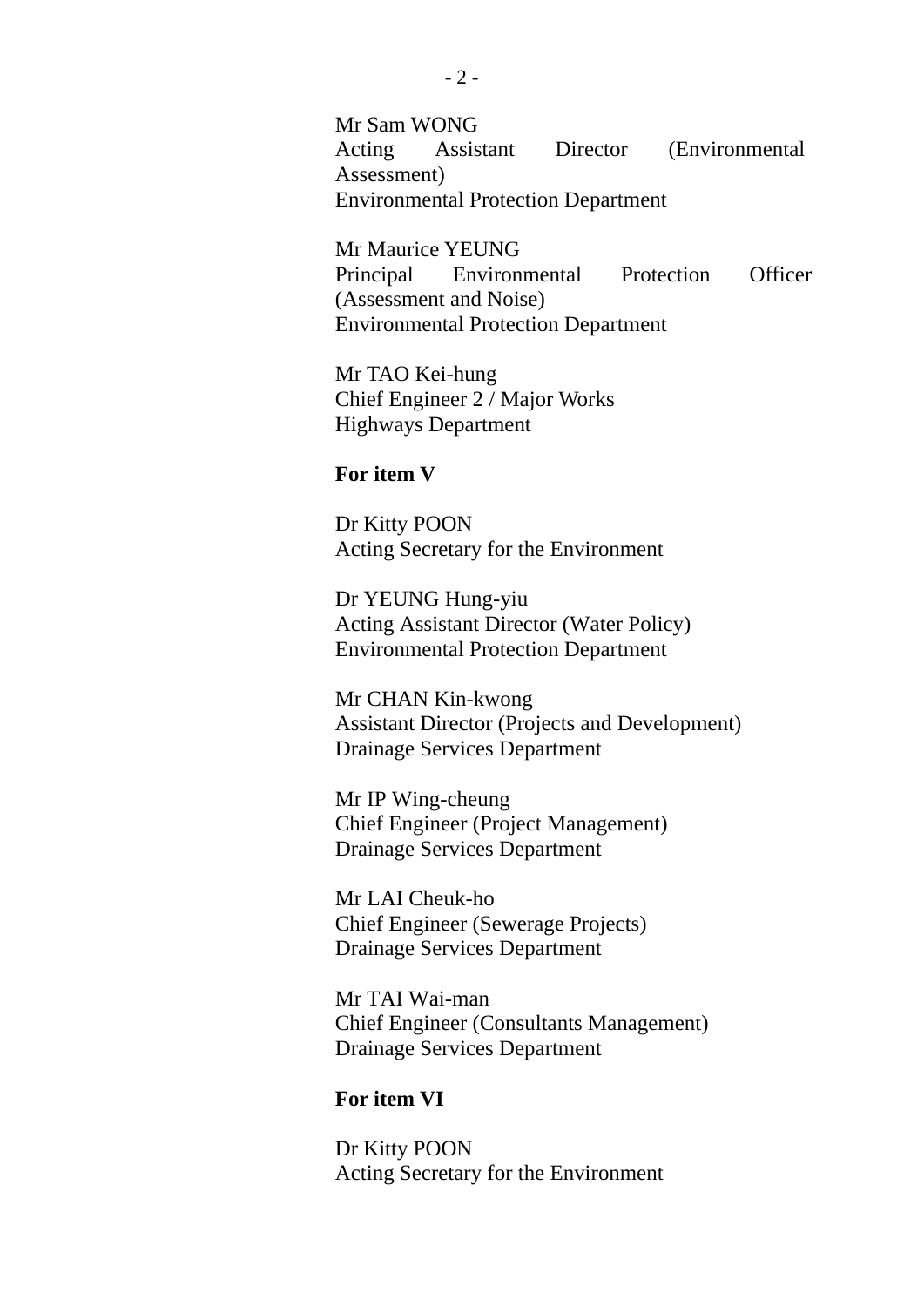|                                            | Miss Vivian LAU<br>Deputy Secretary for the Environment                                                                           |  |
|--------------------------------------------|-----------------------------------------------------------------------------------------------------------------------------------|--|
|                                            | Miss Mary TSANG<br>Assistant<br>Director<br>(Cross-Boundary)<br>&<br>International)<br><b>Environmental Protection Department</b> |  |
|                                            | Dr Shermann FONG<br><b>Acting Principal Environmental Protection Officer</b><br><b>Environmental Protection Department</b>        |  |
|                                            | Mr Joe FONG<br><b>Senior Environmental Protection Officer</b><br><b>Environmental Protection Department</b>                       |  |
| <b>Clerk in attendance :</b> Miss Becky YU | Chief Council Secretary (1)1                                                                                                      |  |
| <b>Staff in attendance : Mrs Mary TANG</b> | Senior Council Secretary (1)1                                                                                                     |  |
|                                            | <b>Miss Mandy POON</b><br>Legislative Assistant (1)1                                                                              |  |

#### Action

**I. Confirmation of minutes**  (LC Paper No. CB(1)  $1229/10-11$  — Minutes of the meeting held

on 20 December 2010)

The minutes of the meeting held on 20 December 2010 were confirmed.

# **II. Information paper issued since last meeting**

2 Members noted that no information paper had been issued since last meeting.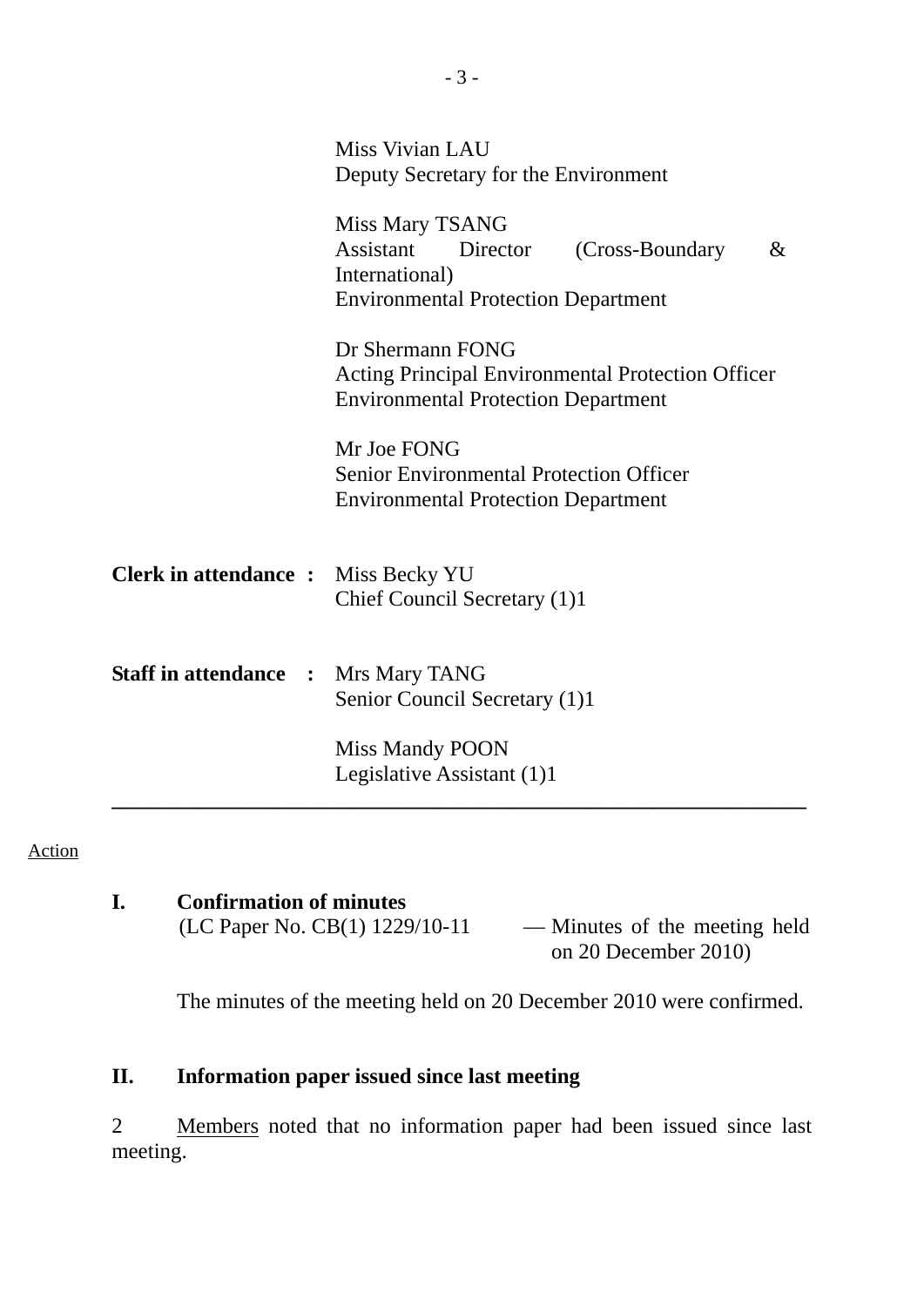# **III. Items for discussion at the next meeting**

| (LC Paper No. CB(1) $1370/10-11(01)$ — List of follow-up actions    |             |
|---------------------------------------------------------------------|-------------|
| LC Paper No. CB(1) $1370/10-11(02)$ — List of outstanding items for |             |
|                                                                     | discussion) |

3. Members agreed to discuss the following two items at the next regular meeting scheduled for Monday, 28 March 2011, at 2:30 pm -

- (a) External lighting in Hong Kong; and
- (b) Environment and Conservation Fund.

On item (a), Ms Audrey EU requested for inclusion in the discussion paper information on the latest progress of complaints against excessive glare from the external lighting and signboards of The One by residents of The Masterpiece, particularly on whether the lighting and signboards concerned had the approval from relevant authorities. Miss Tanya CHAN added that the discussion paper should also include control over the disturbance caused by the display lighting at Hopewell Centre.

4. Miss Tanya CHAN requested early discussion on the "Findings of Public Consultation on the Producer Responsibility Scheme for Waste Electronic and Electrical Equipment". The Acting Secretary for the Environment (Atg SEN) said that the Administration was analyzing the views collated from the public consultation and would report the findings to the Panel in the second quarter of 2011.

**IV. PWP Item No. 818TH - Retrofitting of noise barriers on Tai Po Tai Wo Road**

| (LC Paper No. CB(1) $1370/10-11(03)$ — Administration's paper on |                                    |
|------------------------------------------------------------------|------------------------------------|
|                                                                  | PWP Item No. 818TH -               |
|                                                                  | Retrofitting of noise barriers     |
|                                                                  | on Tai Po Tai Wo Road)             |
| LC Paper No. CB $(1)$ 1422/10-11 $(01)$ — Submission from Po Nga |                                    |
|                                                                  | <b>Court Residents Association</b> |
|                                                                  | (Chinese version only)             |
| LC Paper No. CB(1) $1422/10-11(02)$ —                            | Submission from<br><b>The</b>      |
|                                                                  | Incorporated Owners of Po          |
|                                                                  | Nga Court (Block A.B.C)            |
|                                                                  | (Chinese version only))            |
|                                                                  |                                    |

5. Before commencing discussion, the Chairman drew members' attention to the submissions from Po Nga Court Residents Association and The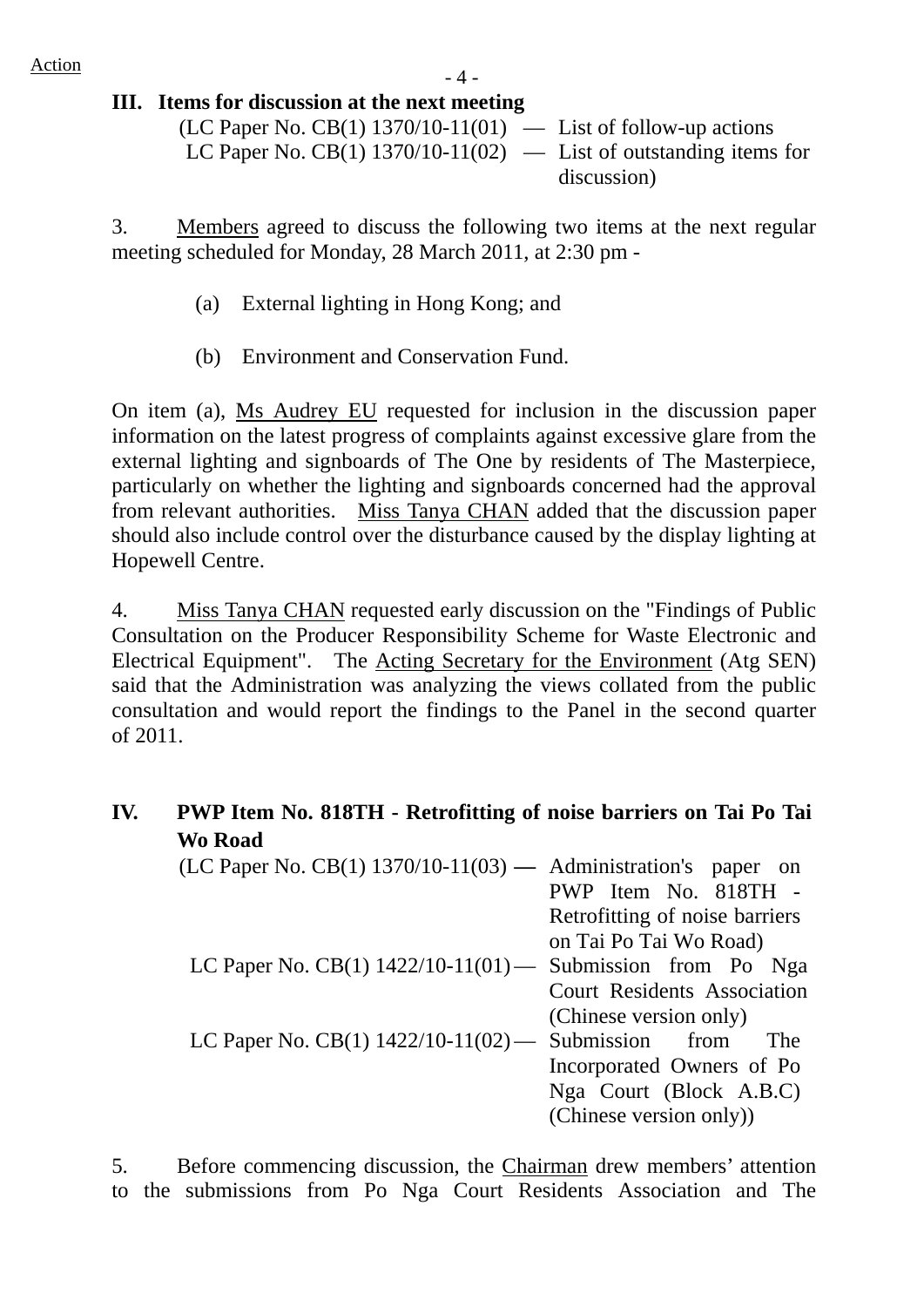Incorporated Owners of Po Nga Court (Block A.B.C) expressing support for retrofitting of noise barriers on Tai Po Tai Wo Road.

6. Atg SEN briefed members on the proposal to upgrade part the project on retrofitting of noise barriers on the section of Tai Po Tai Wo Road fronting Po Nga Court to Category A at an estimated cost of \$95.8 million in money-of-the-day prices.

7. Mr Andrew CHENG recalled that the consultation on retrofitting of noise barriers on Tai Po Tai Wo Road first started in May 2007. The original proposal involved retrofitting of noise barriers on Tai Po Tai Wo Road fronting Po Nga Court and Tai Wo Estate, and semi-enclosure at Serenity Park. The Tai Po District Council (TPDC) and residents of the housing estates concerned had been consulted on several occasions. In the light of objections from some residents of Serenity Park and Tai Wo Estate, the Administration had taken the decision to proceed with the noise barriers on Tai Po Road fronting Po Nga Court first. He held the view that instead of wasting time and efforts in persuading residents to accept the unwanted noise barriers, the Administration should have proceeded to provide the sections of noise barriers which were supported and welcomed by residents without delay. The present case was a typical example on the lack of flexibility on the part of the Administration in meeting the needs of the community. The Chief Engineer 2/Major Works (CE2/MW) explained that the original proposal aimed to implement the retrofitting works for the sections of Tai Po Tai Wo Road fronting Po Nga Court, Serenity Park and Hang Wo House concurrently so as to achieve cost-effectiveness and minimize possible disruptions resulting from the construction works. However, some of the residents of Serenity Park and Tai Wo Estate objected against the proposed noise barriers fronting their developments. The Administration had responded pragmatically by accepting their requests to handle these two sections separately and take forward the Po Nga Court section first.

8. Mr LEE Wing-tat questioned if residents of Tai Wo Estate and Serenity Park had been adequately consulted on the proposed retrofitting of noise barriers. He noted that residents of Tai Wo Estate and Tsui Yee Garden had complained that they had not been consulted on the proposed retrofitting of noise barriers and semi-enclosure within their vicinity. The Acting Assistant Director of Environmental Protection (Environmental Assessment) (Atg ADEP(EA)) said the Administration had consulted Tai Po District Council and the respective residents in different occasions, and noise barriers were revised taking into account their views. In the light of the objections against the provision of noise barriers on the two road sections near Tai Wo Estate and Serenity Park, the Administration had taken the decision to proceed with the noise barriers on Tai Po Tai Wo Road fronting Po Nga Court first so that the dwellings of Po Nga Court could be benefitted from the noise mitigation measures as soon as possible.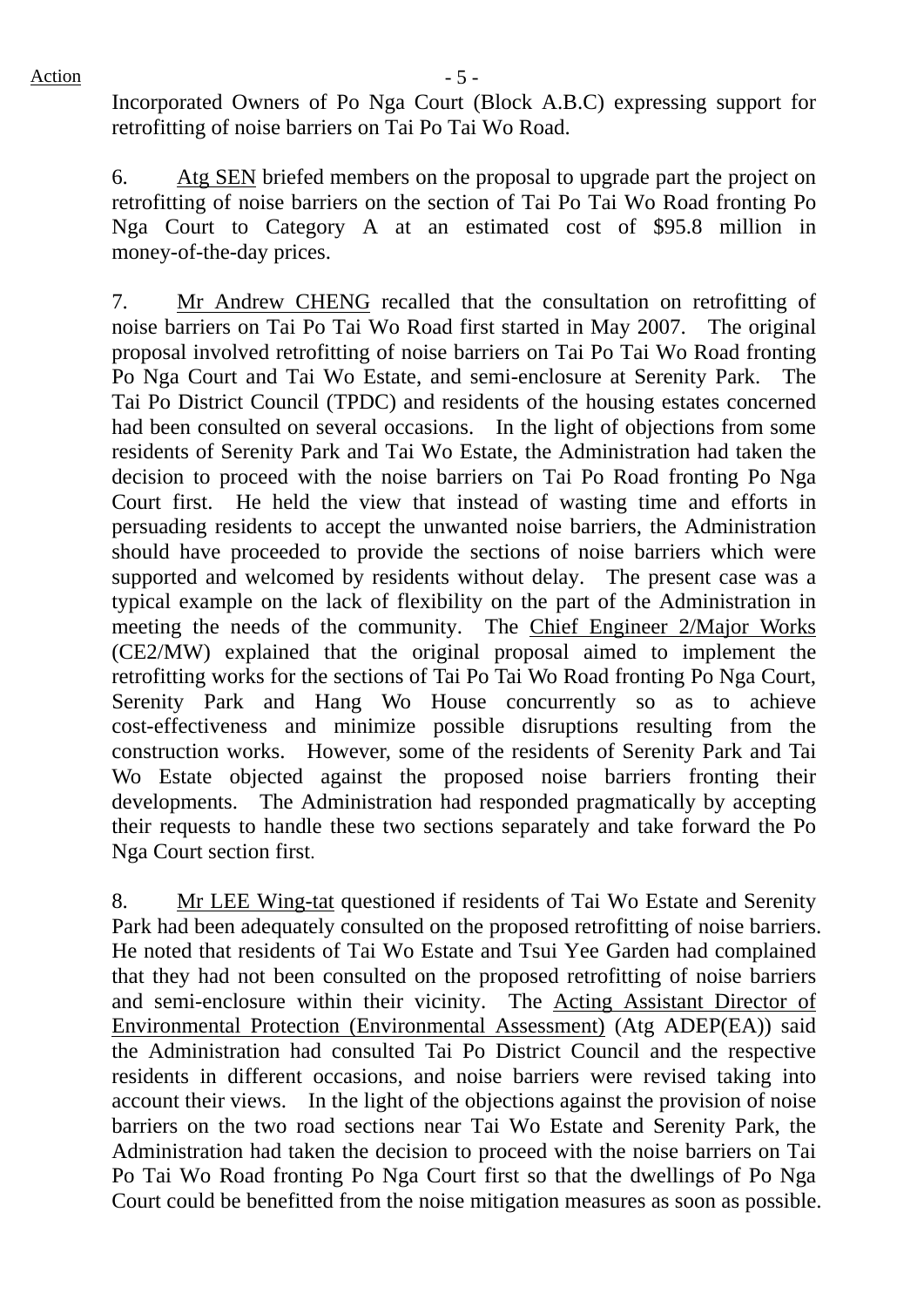$Action$   $-6$  -

It would continue to discuss with the residents on the proposed noise barriers at Tai Wo Estate and Serenity Park. If it was subsequently concluded that no noise barriers were required, the resources would be deployed to provide noise barriers in other districts.

9. While supporting the current proposal which was welcomed by residents of Po Nga Court, Mr CHEUNG Hok-ming stressed the need to accord priority to those retrofitting projects which had the support of affected residents. Noting that the current project would involve the removal of trees in the surrounding areas, he enquired about the proposal for compensatory planting. CE2/MW replied that the proposed retrofitting of noise barriers would involve removal of 108 trees, including 89 trees to be transplanted within the project site and 19 trees to be felled. The latter would be compensated by the planting of 44 new trees. Miss Tanya CHAN however pointed out that planting of trees would be more useful than shrubs/grass not only from the greening perspective, but also trees could serve as noise barriers. CE2/MW explained that shrubs were planted in a greater number because of their smaller size, and undertook to consider the possibility of planting more new trees. At members' request, the Administration would advise on the types of trees to be planted under the project.

Admin

10. Mr CHEUNG Hok-ming expressed concern about the impact of the project on the neighboring Shui Wai Tsuen, which was part of the village extended area, and enquired about the mitigation measures to be taken. Atg ADEP(EA) said that the road section concerned was situated at a higher level such that Shui Wai Tsuen would not be affected. Nevertheless, mitigating measures would be taken where necessary.

11. In concluding, the Chairman said that members did not raise objection to the submission of the proposal to the Public Works Subcommittee.

**V. 160DS – Tuen Mun sewerage, stage 1, 235DS – Yuen Long and Kam Tin sewerage and sewage disposal and 344DS – Upgrading of Central and East Kowloon sewerage**  (LC Paper No. CB(1) 1370/10-11(04) **—** Administration's paper on 160DS – Tuen Mun sewerage, stage 1, 235DS – Yuen Long and Kam Tin sewerage and sewage disposal and 344DS – Upgrading of Central and East Kowloon sewerage)

12. Atg SEN briefly explained the proposals to upgrade part of the three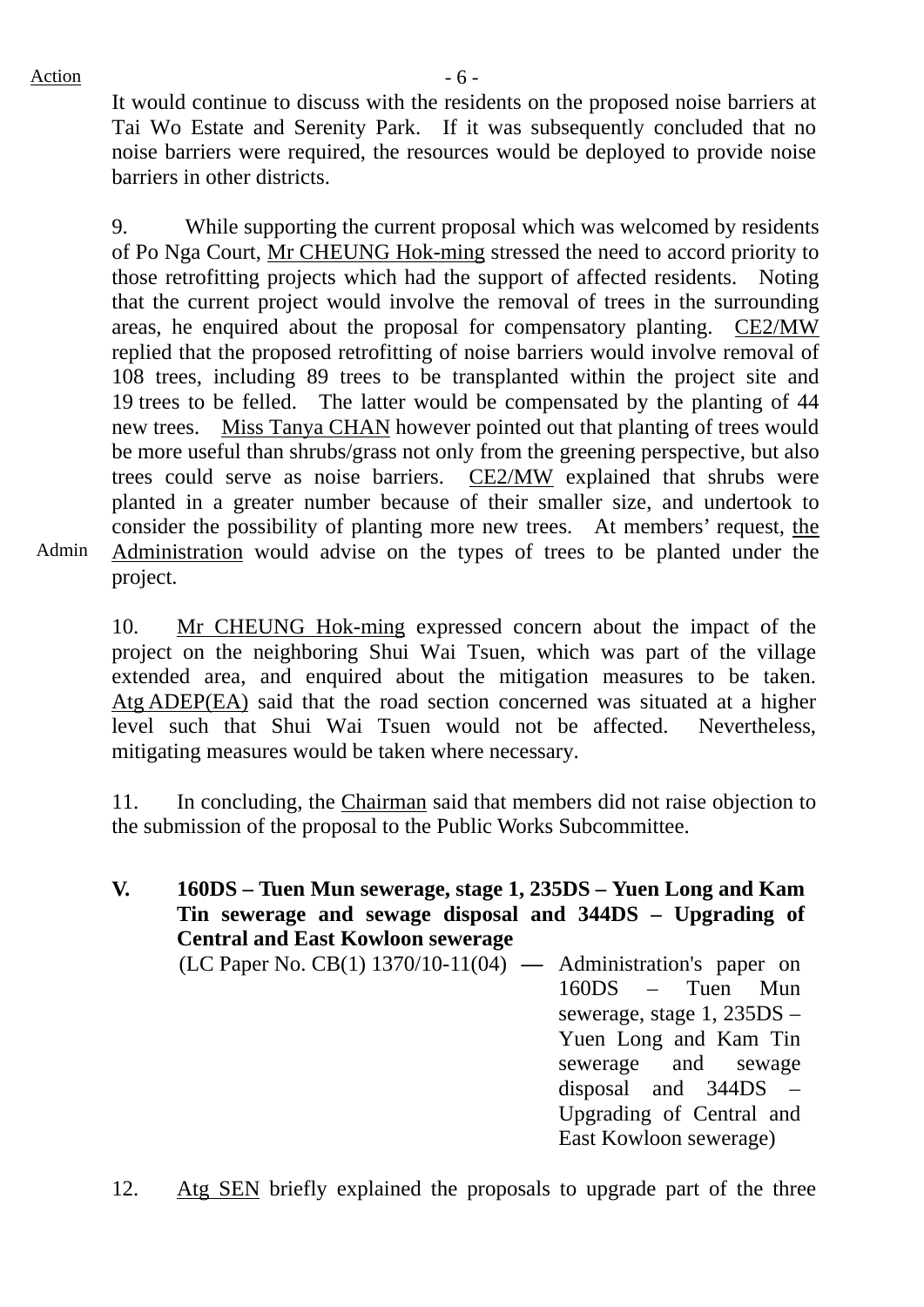sewerage projects i.e. **160DS**, **235DS** and **344DS** to Category A at an estimated cost of about \$22 million, \$195 million and \$500 million respectively in money-of-the-day prices. The Assistant Director of Drainage Services (Projects and Development) (ADDS(PD)) gave a power-point presentation on the three projects.

(*Post-meeting note*: A set of power-point presentation materials was circulated to members under LC Paper No. CB(1)1481/10-11(01) on 2 March 2011.)

#### **160DS** – Tuen Mun sewerage, stage 1

13. Mr CHEUNG Hok-ming opined that the progress of implementation of sewerage improvement projects in village areas was too slow. By way of illustration, the part of **160DS** to be upgraded to Category A only involved the extension of public sewerage to Tsing Chuen Wan and Tuen Tsz Wai. He enquired whether land resumption was required as this would have impact on the timeframe for completion of the project. ADDS(PD) said that no land resumption was required for the proposed works under **160DS** as the sewers would be laid on Government land, hence the completion timeframe would unlikely be affected by land issues. Subject to approval by the Finance Committee, the Drainage Services Department (DSD) planned to commence the construction works in mid 2011 for completion by mid 2014. The Chief Engineer (Project Management) (CE(PM)) added that while the proposed works under **160DS** would not involve land resumption, the construction of remaining sewers within Tsing Chuen Wan and Tuen Tsz Wai would require land resumption. DSD would further consult affected residents and the local community before proceeding further with any of these remaining works.

#### **235DS** – Yuen Long and Kam Tin sewerage and sewage disposal

14. Noting that the part of **235DS** to be upgraded to Category A would involve the construction of gravity trunk sewers and twin rising mains which traversed the major trunk road in Lau Fau Shan, Mr CHEUNG Hok-ming enquired about the measures to mitigate the possible impacts on traffic. He also enquired if working groups had been set up in consultation with relevant district council and rural committees to monitor the traffic impact. ADDS(PD) confirmed that relevant district council and rural committees had been consulted on the traffic impact associated with the project. The Chief Engineer (Sewerage Projects) added that as the main trunk road in Lau Fau Shan was a double-lane six-metre wide carriageway with container storage areas on both sides, the affected trades had also been consulted. While trenchless construction method would be adopted in the laying of most of the sewers to reduce the traffic impact, temporary traffic diversions might still be required and affected parties would be duly informed of the arrangements beforehand. A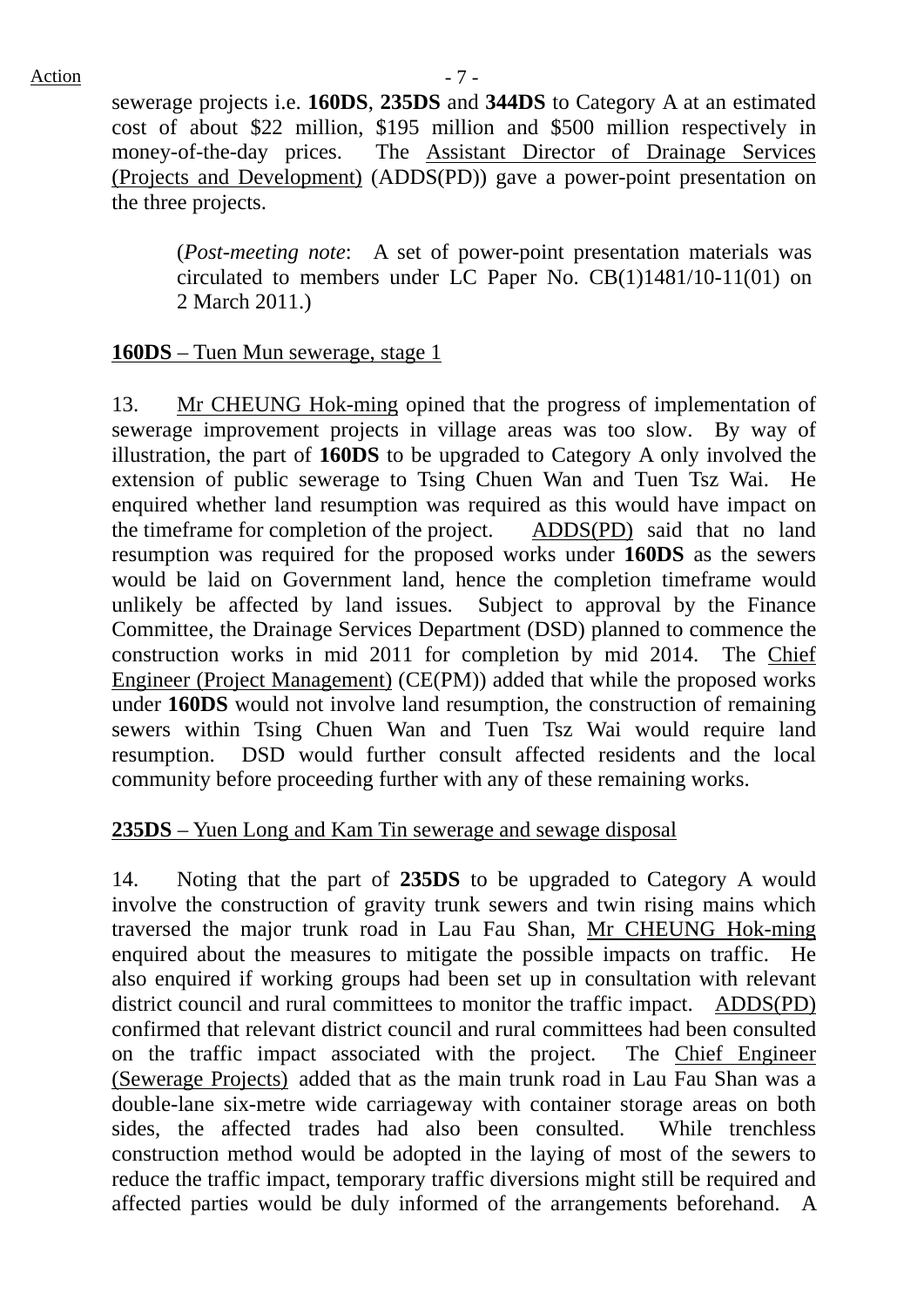traffic management liaison group comprising representatives from the Police and Transport Department would be set up to monitor the traffic and transport arrangements associated with the project. Mr CHEUNG stressed the need for greater flexibility in traffic control as evidenced by the use of manual traffic control in resolving the recent serious congestion problem at Lam Kam Road. Given that the traffic at Lau Fau Shan was far busier than Lam Kam Road, more efforts would be required to regulate traffic.

# **344DS** – Upgrading of Central and East Kowloon sewerage

15. Mr James TO enquired if the sewerage improvement works for Tai Kok Tsui Typhoon Shelter at West Kowloon could be included in the proposed package of works under **344DS** to address the odour nuisances. Atg SEN said that the Administration was following up the case on various fronts to mitigate the odour problem at Tai Kok Tsui Typhoon Shelter. Some of the measures were ready for implementation separately by utilizing the available resources without the need to revise the scope of proposed works under **344DS** at this stage. The Acting Assistant Director of Environmental Protection (Water Policy) (Atg ADEP(WP)) said that mitigation measures, such as regular cleansing of the drainage culverts, were being pursued to abate odour nuisances at the typhoon shelter.

16. Mr James TO considered that sewerage projects should be prioritized taking into account the urgency. He therefore supported the inclusion of sewerage improvement works at Tai Kok Tsui Typhoon Shelter in **344DS** to enable early abatement of odour nuisances in the area. Atg ADEP(WP) assured members that DSD would closely monitor the abatement measures to reduce the odour nuisances at the typhoon shelter. The Environmental Protection Department and DSD would jointly work out a Project Definition Statement and follow the necessary procedures in implementing capital works. Atg SEN agreed to provide Mr TO with further information on the measures to abate odour nuisances at Tai Kok Tsui Typhoon Shelter.

#### Environmental implications

17. Mr Albert CHAN enquired about the control of disposal of construction and demolition (C&D) materials to be generated from the sewerage projects. To avoid recurrences of illegal dumping of C&D materials to evade landfill charges in a recent case of sewerage project at Lamma Island, he considered it necessary for the Administration to set out clearly in the construction contracts, including those for village sewerage projects, method for disposal of C&D materials. There should also be close monitoring on waste management to ensure proper disposal. ADDS(PD) said that contractors would be required to submit a plan setting out the waste management measures. An estimate on the amount of C&D materials to be generated would be worked out, and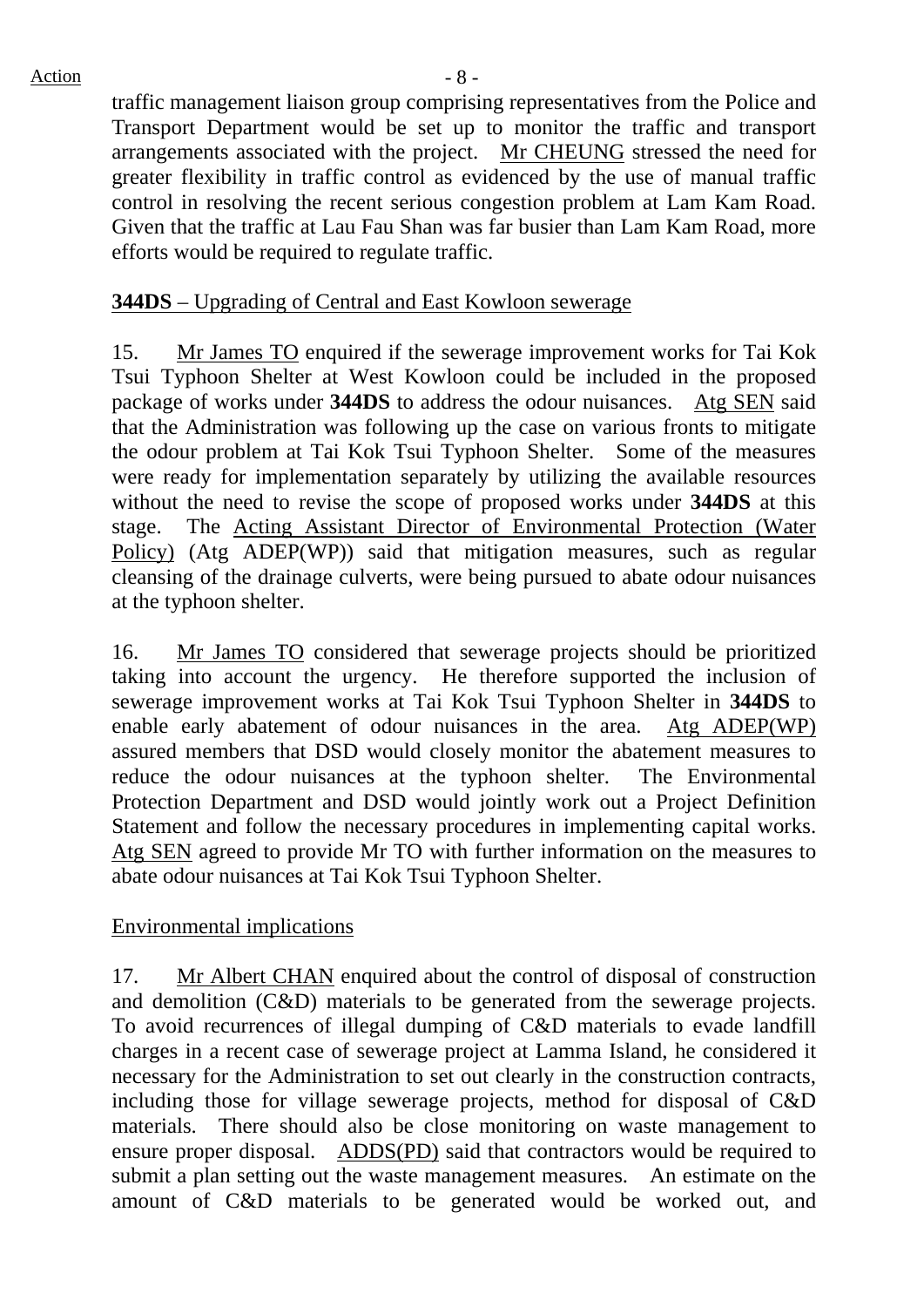arrangements would be made to dispose of the inert C&D materials at the public fill reception facilities (PFRF). The disposal of inert and non-inert C&D materials at PFRF and landfills respectively would be controlled through a trip-ticket system. Mr CHAN requested for information explaining why illegal dumping of C&D materials at the agricultural land on Lamma Island could have occurred during construction work on the island despite the application of the trip-ticket system.

## Connection to the communal sewerage network

18. Mr Albert CHAN reiterated his concern that individual village houses were not connected to the communal sewers as owners were reluctant to make the connections on account of the high costs. As a result, the desired environmental benefits could not be achieved in spite of the investments made in these sewerage improvement projects. He urged the Administration to seriously re-consider making the connections as otherwise the efforts made in improving the sewerage network would be futile. Atg SEN noted that the subject had been discussed at a number of Panel meetings when funding proposals for sewerage improvement projects in rural areas were considered. While owners of village houses in several areas might have been less forthcoming in connecting their premises to communal sewers, the average connection rate was high in some other regions such as village areas in Shatin. However, the Administration would need to be very prudent when it came to proposals on utilizing public resources to provide private sewerage connections. The Administration had kept on liaising with residents proactively to explain the environmental benefits, with a view to encouraging them to make their own sewer connections as early as possible. Mr CHAN clarified that he only requested the Administration to provide the connection works right outside the village houses, which were situated on Government land, and not inside the houses. The works would not incur much cost but would enable the connection to the communal sewerage network. He said that if the Administration did not accede to his request, he might not support the funding proposal.

19. In concluding, the Chairman said that members raised no objection to the submission of the proposal to PWSC.

| VI. | <b>Consultancy Report – A Study of Climate Change in Hong Kong</b> |                         |
|-----|--------------------------------------------------------------------|-------------------------|
|     | $(LC$ Paper No. $CB(1)$ 1370/10-11(05) — Administration's paper on |                         |
|     |                                                                    | Consultancy Report - A  |
|     |                                                                    | Study of Climate Change |
|     |                                                                    | in Hong Kong            |
|     | LC Paper No. CB(1) $1370/10-11(06)$ — Paper on Hong Kong's         |                         |
|     |                                                                    | Climate Change Strategy |
|     |                                                                    | and Action Agenda       |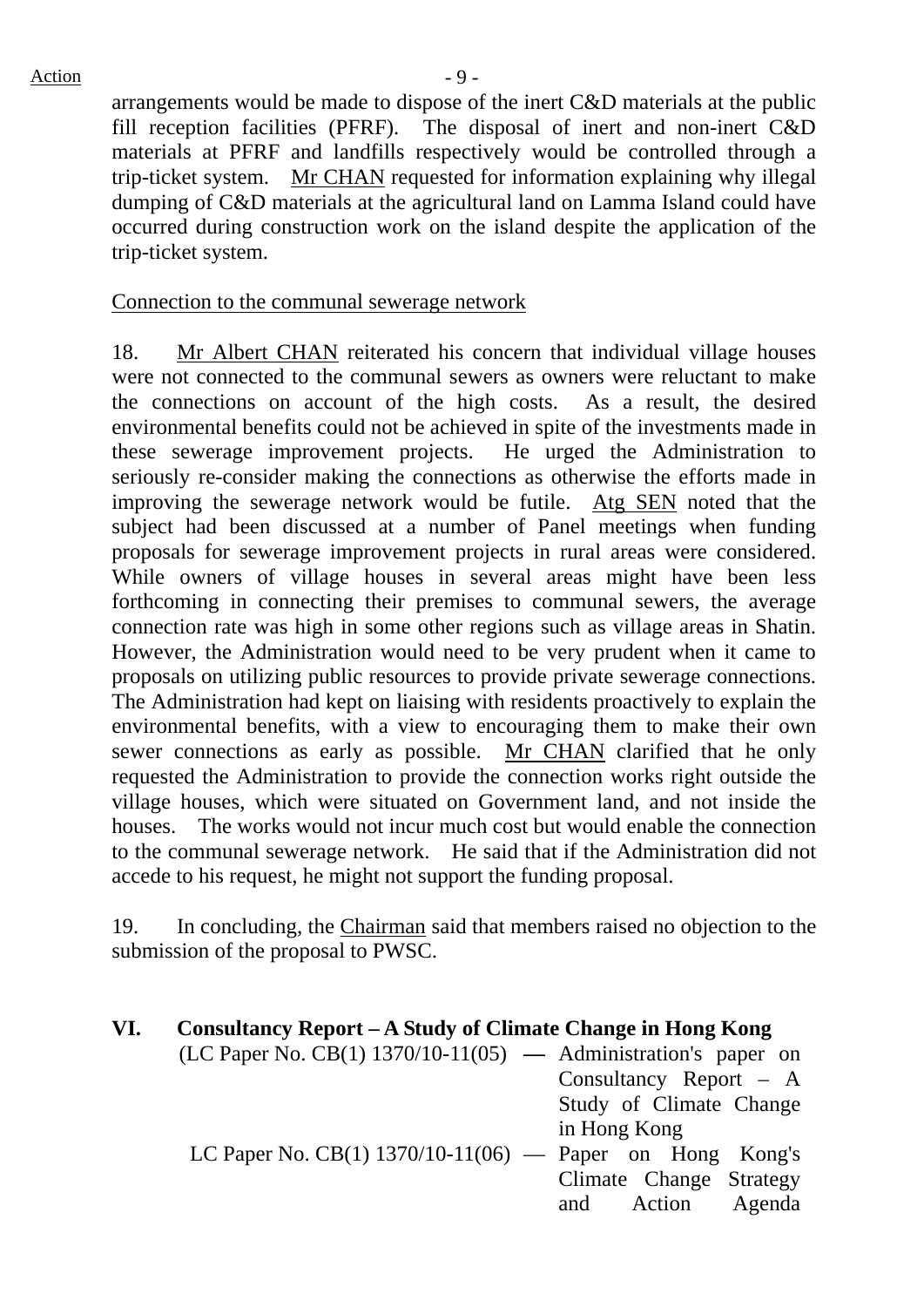prepared by the Legislative Council Secretariat (updated background brief)

| <u>Relevant papers</u><br>LC Paper No. CB(1) $2833/09-10(01)$ - Administration's paper | on<br>Public Consultation on Hong<br>Kong's Climate Change<br><b>Strategy and Action Agenda</b>                                                               |
|----------------------------------------------------------------------------------------|---------------------------------------------------------------------------------------------------------------------------------------------------------------|
| LC Paper No. $CB(1)$ 753/10-11(01)                                                     | — Administration's paper on the<br>consultancy study on climate<br>change in Hong Kong                                                                        |
| LC Paper No. $CB(1)$ 1128/10-11(01) — Joint submission from                            | Greenpeace, Friends of the<br>Earth (HK) and WWF Hong<br>Kong (Chinese version only)<br>regarding the report of the<br>consultancy study on climate<br>change |
| LC Paper No. $CB(1)$ 1128/10-11(02)                                                    | — Administration's response to<br>$CB(1)$ 1128/10-11(01)                                                                                                      |

20. Atg SEN highlighted the salient points in the Administration's paper which set out the major findings of the consultancy study on climate change in Hong Kong (the Study). The Senior Environmental Protection Officer gave a power-point presentation on the subject.

(*Post-meeting note*: A set of power-point presentation materials was circulated to members under LC Paper No. CB(1) 1481/10-11(02) on 2 March 2011.)

Mitigation of greenhouse gas

21. Mr LEE Wing-tat noted that three technically feasible scenarios were developed in the Study for analysis of the mitigation measures and future performance up to 2020. He asked if the Administration had assessed the cost implications and implementation difficulties of Scenarios 2 and 3. Atg SEN said that based on local and international policy reviews, the Consultants had drawn up potentially suitable measures with regard to their technical feasibility. The major findings of the Study had been reflected as appropriate in the public consultation document on "Hong Kong's Climate Change Strategy and Action Agenda", the outcome of which would be reverted back to the Panel upon completion of analysis of views collected. She added that Scenario 1 in fact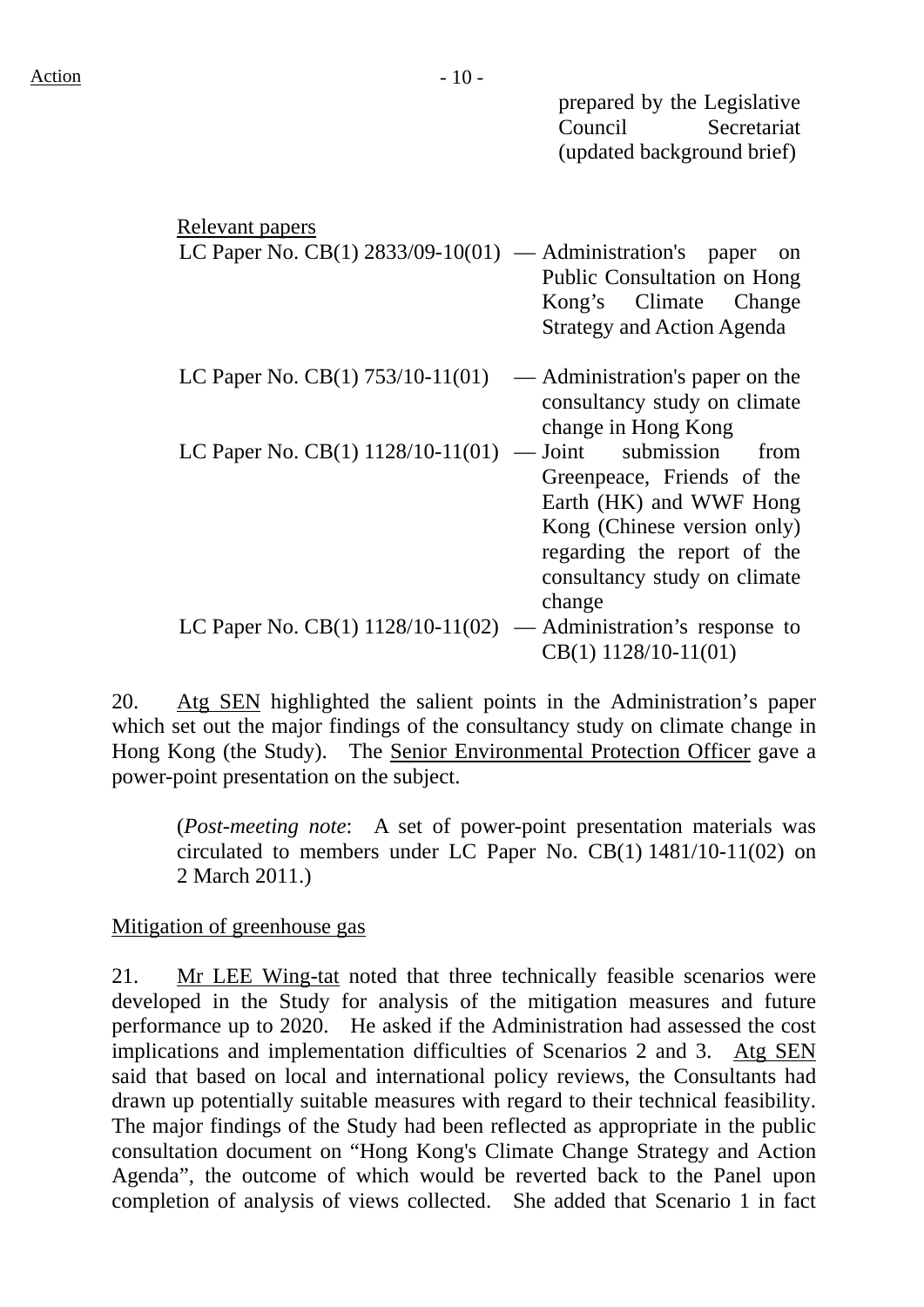included all the measures proposed in the Air Quality Objectives (AQO) Review that were relevant to climate change mitigation, including increased use of natural gas and renewable energy (RE) for local electricity generation, wider use of road vehicles using clean fuels, and enhanced energy efficiency in the building and appliance sectors. She said that Scenario 3 was considered the best option and had been recommended in the public consultation document. The cost implications of implementing measures in this scenario would be assessed when more details of the individual measures and implementation plans were developed, and were therefore not available at this stage. The Acting Principal Environmental Protection Officer (Atg PEPO) supplemented that the findings of the modeling work in the mitigation assessment concluded that the measures proposed in Scenario 1 and Scenario 2 would not be able to reduce greenhouse gas (GHG) emissions in real terms, while Scenario 3 would bring an absolute reduction in GHG emissions by about 30% or a reduction of carbon intensity of about 57% by 2020 as compared with 2005 level. While all three scenarios were considered technically feasible, the Administration would need to take into account public acceptance and availability of supporting facilities before deciding on their implementation.

22. Referring to the summary table of findings of the modeling work in the mitigation assessment in paragraph 13 of the paper, Ms Audrey EU enquired about the electricity consumption adopted in working out the projections under the three scenarios. Atg PEPO said that the figures on the electricity consumption were available under table 3.9 of B50 of the Technical Appendices to the Final Report. The total electricity consumptions projected in 2020 for the Base Case, Scenario 1, Scenario 2 and Scenario 3 were 232 152, 209 169, 211 274, and 231 747 Terajoule respectively. Ms EU questioned why the projected electricity consumption for Scenario 3 was higher than that of Scenarios 1 and 2 given that more efforts should have been made to improve energy efficiency. She asked if the projections for electricity consumption under the three scenarios were made by the Consultants or the Administration. To facilitate a better understanding, the Administration should provide information to clarify her concerns. Also, for the projected 39% increase in electricity consumption in 2020 as compared with 2005, she requested for a breakdown of electricity consumptions by domestic, commercial and industrial users under the three scenarios. Atg PEPO said that the projections for local electricity consumption under the three scenarios were made by the Consultants with reference to the historical data between 1990 and 2005. Regarding the higher projected local electricity consumption in Scenario 3, he advised that an explanation had already been provided in the Final Report, and that was with the proposed change in fuel mix under Scenario 3, the projected energy cost would likely be lower than that in other scenarios. As a result, it would stimulate more economic activities not related to the energy supply sector and thus lead to a possible increase in electricity demand.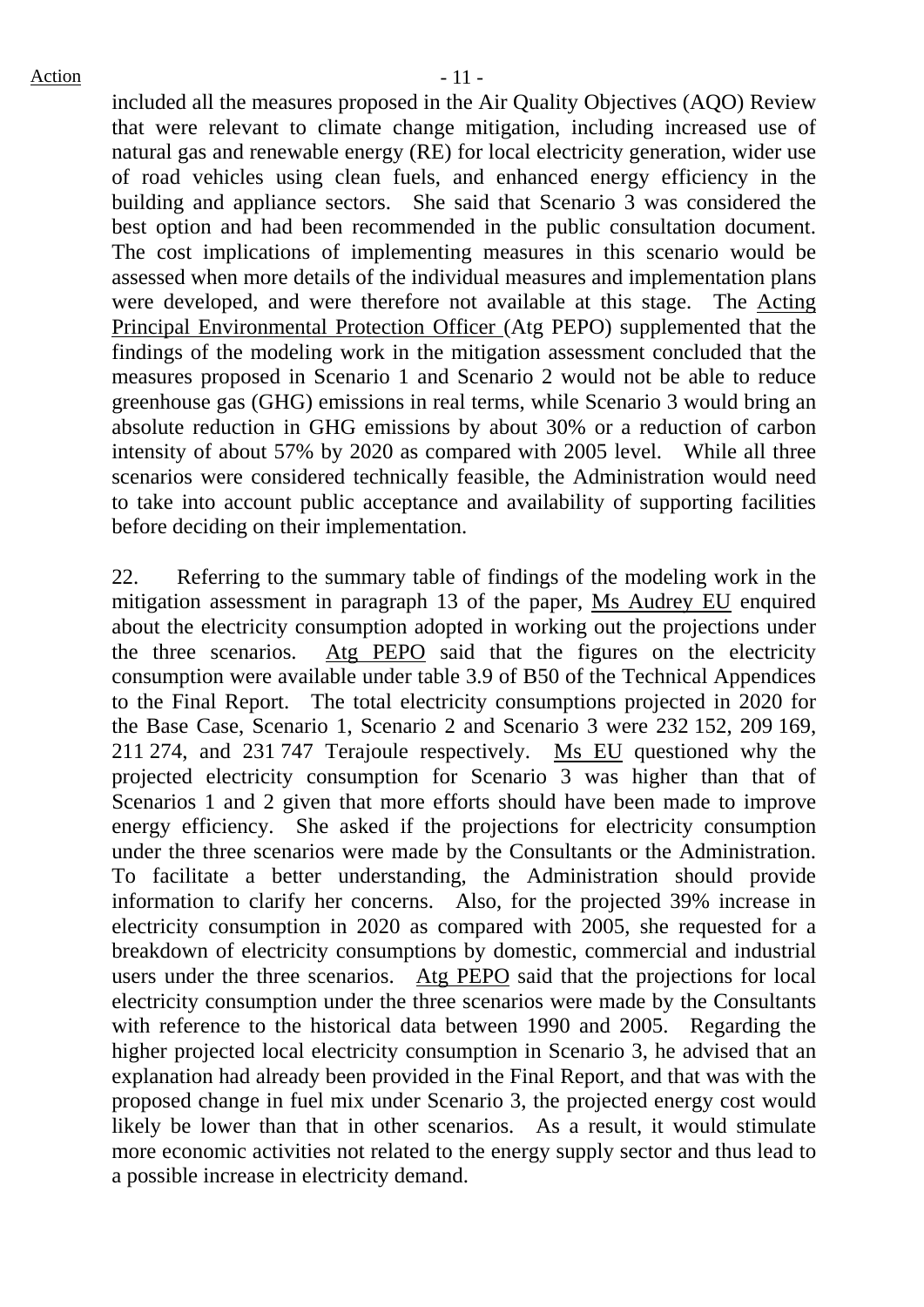23. Mr KAM Nai-wai enquired if the Consultants had carried out any assessments using 1990 as the base year instead of 2005. Atg SEN said that 2005 was used as the base year in Hong Kong to bring it in line with the voluntary national target on reduction of carbon intensity. It was also worth noting that 2005 had been used as the base year in setting carbon reduction targets by many developed economies in the world.

24. Referring to table 3.1 in pages 29-30 of the Final Report of the study on climate change in Hong Kong, Miss Tanya CHAN noted that the share of RE for meeting local electricity demand by 2030 under Scenario 2 was assumed to be 15% while that for Scenario 3 was 4%. As Scenario 3 was built upon Scenario 2, the assumption of a reduction in the share of RE under Scenario 3 in 2030 required explanation. She was concerned that the difference might be attributed to the increased reliance on imported nuclear energy. She also sought clarification on footnote 66 in Appendix B to the Technical Appendices of the Final Report which indicated that, under Scenario 2, among the 50% electricity with no associated carbon emissions, 35% was from import of nuclear generated electricity. Miss CHAN considered that important information on the percentage of imported nuclear generated electricity should be included in the context of the executive summary rather than in the footnotes. Atg PEPO explained that under both Scenarios 2 and 3, the Study projected that 4% of the local electricity demand by 2020 would be met by local RE. For 2030, as explained in paragraph 3.3.2 in the Final Report, Scenario 2 assumed that 50% of the local electricity demand could be met from energy sources with no associated carbon emissions. It further assumed that 30% of this 50% non-carbon energy source was local and imported RE and 70% was imported nuclear generated electricity, which meant that 15% of the local electricity demand would be met by RE and 35% would be met by imported nuclear electricity by 2030. For Scenario 3, for 2030, the assumed level of energy with no associated carbon emission was even higher. Miss CHAN enquired about the meaning of the term "sources with no associated carbon emissions". Atg PEPO explained that sources with no associated carbon emissions would include imported nuclear generated electricity and RE from the Mainland.

25. Mr KAM Nai-wai was concerned about nuclear safety and the hazard associated with disposal of nuclear waste. He enquired if assessments had been made on the effect of reducing imported nuclear energy from the proposed 50% to 20%, 30% and 40%. The Deputy Secretary for the Environment (DS for Env) said that the proposed share of nuclear energy was worked out having considered the phasing out of local coal-fired power plants in the run-up to 2020 which was expected to account for no more than 10% of the fuel mix then, and the supply of natural gas from the Mainland as agreed under the Memorandum of Understanding (MOU) on Energy Cooperation in 2008, which would make up about 40% of the fuel mix in 2020. Assessments based on smaller percentages of imported nuclear energy had not been carried out as the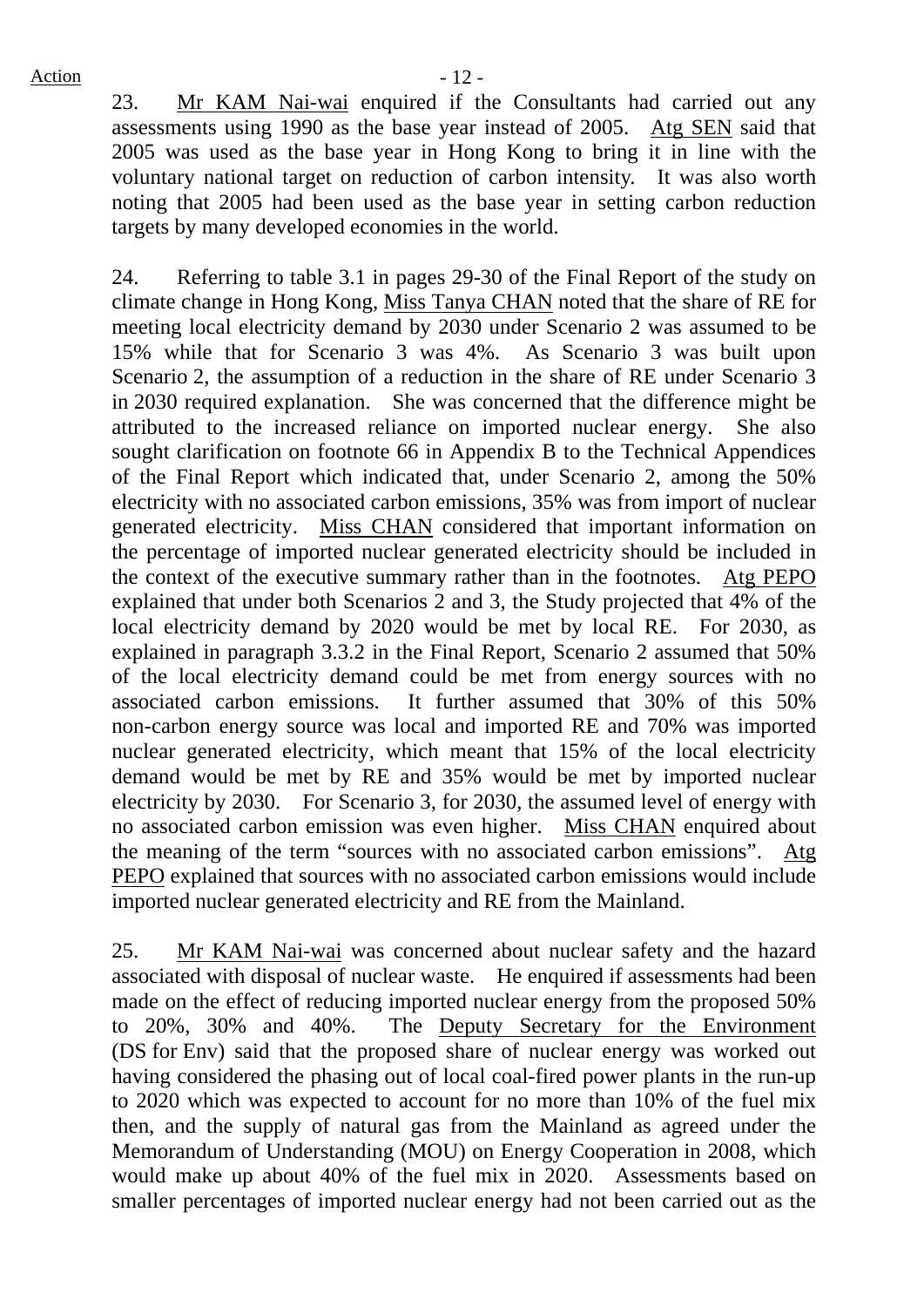supply of natural gas under MOU might not make up the balance in full.

26. Ms Cyd HO said that while the increased imported nuclear generated electricity would be able to reduce GHG emissions, there were problems with nuclear safety which would need to be dealt with. She held the view that the Study should give priority to the means to conserve energy rather than the change in fuel mix. To facilitate the implementation of energy conservation measures, there was a need to separate domestic users and commercial users as otherwise the energy savings from domestic households would be used to offset the high electricity consumption by commercial users. There was also a need to safeguard against the transfer of benefits by the two power companies which owned many commercial buildings in Hong Kong. Consideration should be given to controlling light pollution by legislation to help conserve energy. Greening efforts should also be stepped up to combat climate change. Given that the Study had identified eight sectors which were more vulnerable to impacts of climate change, Ms HO suggested the Administration should coordinate inter-departmental efforts to respond to the risks identified in the vulnerable sectors, and that the response actions should be people-oriented rather than sector-oriented. Noting from table 2.2 in page 7 of the Final Report that the local GHG emissions from industrial process and product use had increased from 215 kilotonnes in 1990 to a peak in 1997 and then dropped to around 500 kilotonnes in 2005 and rose to 1380 kilotonnes in 2006, she enquired about the causes for the fluctuation and how the forecast of GHG emissions from this sector was made up to 2030. To facilitate better understanding, the Administration was requested to provide information on domestic and commercial electricity consumption and a comparison on their tariff levels.

27. While acknowledging that there was support for a low-carbon economy as advocated by the Administration, Mr Albert CHAN said that the increased reliance on imported nuclear energy was subject to much controversy, given the concerns about nuclear safety. Besides, he was disappointed at the lack of details of proposed measures on combating climate change from the Administration. By way of illustration, an effective waste management policy should be worked out as the waste generated per person in Hong Kong was far greater than that of Taiwan and South Korea. A better urban planning should be put in place to improve air circulation and reduce the wall effect. The design of buildings should be improved to enhance energy efficiency. More greening efforts should also be made to reduce the impact of climate change. Atg SEN said that the Consultants had recommended a package of mitigation measures to combat climate change such as waste to energy. When a general policy direction had been made after analyzing the feedback received from the consultation, the Administration would come up with detailed implementation plans.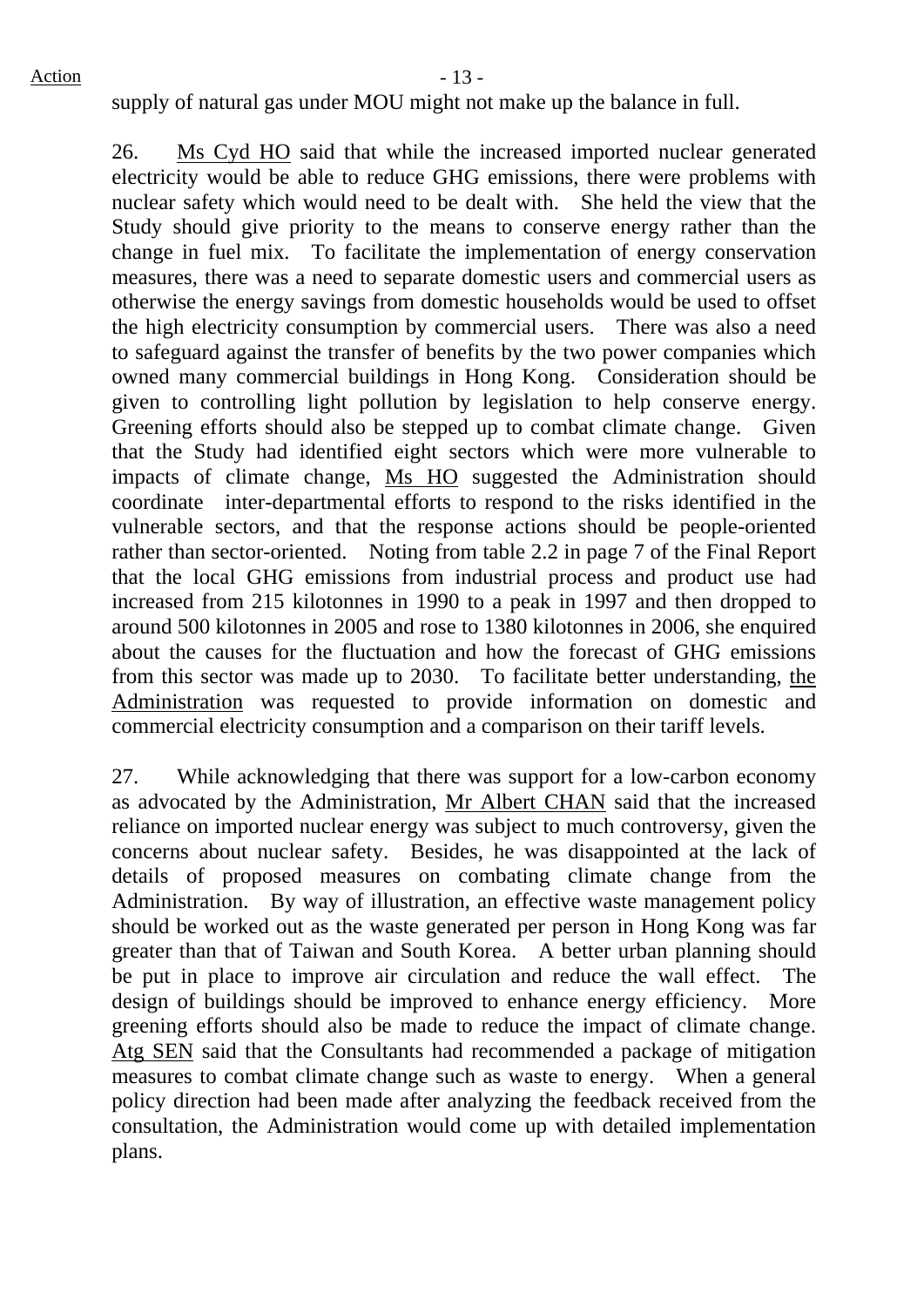28. Referring to the power-point presentation, Mr LEE Wing-tat noted with disappointment that the heavily invested District Cooling System could only achieve about 0.5% of energy savings. He also enquired about the progress of review of AQOs, which had lagged far behind international standards. Atg SEN said that the Administration was still collating and analyzing the views from the consultation on the AQO Review. Notwithstanding, some of the 19 emission reduction measures proposed in the Review had already been implemented. These included the mandatory implementation of Building Energy Codes, the trial of electric vehicles and earlier replacement of polluting vehicles.

## Public Consultation on Hong Kong's Climate Change Strategy and Action Agenda

29. Ms Audrey EU expressed dissatisfaction that the findings of the Study were only made available to members after the release of the consultation document on Hong Kong's Climate Change Strategy and Action Agenda, as these findings would have impact on the fuel mix to be adopted. She considered it necessary that deputations should be invited to give views on findings of the Study. Miss Tanya CHAN and Mr KAM Nai-wai agreed to the need to invite deputations to express their views.

30. Mr KAM Nai-wai opined that the public consultation on Hong Kong's Climate Change Strategy and Action Agenda conducted in September 2010 was not a real consultation. This was because the Chief Executive (CE) had already revealed in his Policy Address delivered on 13 October 2010 that by 2020, natural gas should account for 40% of fuel mix for power generation, coal for no more than 10%, RE for about 3-4%, and imported nuclear energy for the remaining 50%, while the findings of the Study, which contained comprehensive data and information, were only released in December 2010. He was concerned that the public consultation was carried out in the absence of sufficient information. Atg SEN said that the Consultants had commenced the Study in early 2008 and most of the findings were made available before September 2010. The Study was only fully completed in December 2010 because the Consultants had taken time to conduct the last round of stakeholder group meetings and complete the reports. In view of the need for early actions to reduce carbon intensity by 2020, the Administration had proceeded to conduct the public consultation in September 2010. DS for Env clarified that CE had not made a decision on the fuel mix for power generation, but had instead put it as a proposal in his Policy Address. The policy objectives were to optimize the fuel mix for power generation, significantly reduce reliance on fossil fuels, phase out existing coal-fired generation units, and increase the use of non-fossil, cleaner and low-carbon fuels, including RE and imported nuclear energy.